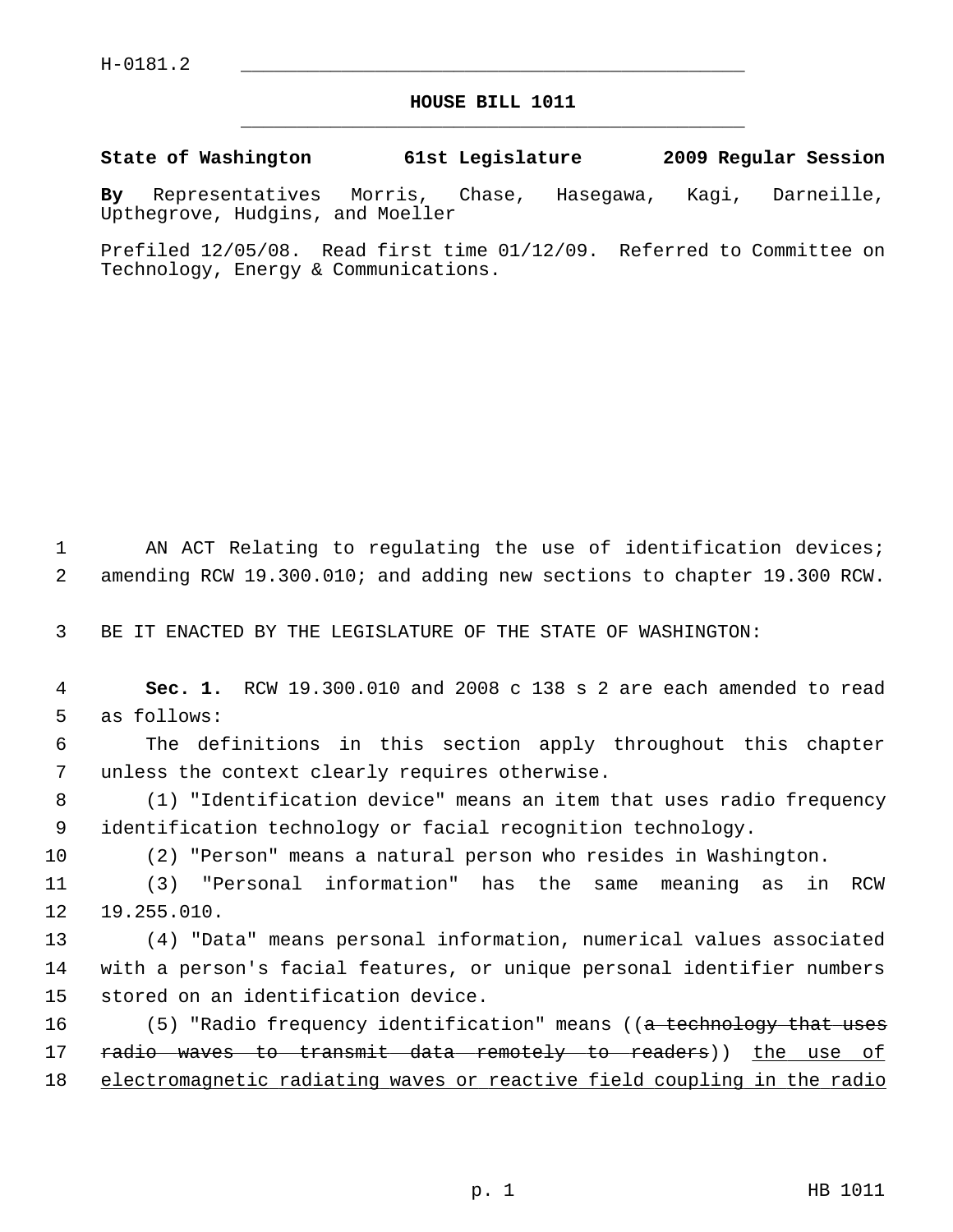1 frequency portion of the spectrum to communicate to or from a tag 2 through a variety of modulation and encoding schemes to uniquely read 3 the identity of a radio frequency tag or other data stored on it.

 4 (6) (("Reader" means a scanning device that is capable of using 5 radio waves to communicate with an identification device and read the 6 data transmitted by that identification device.

 $7$   $(+7)$ ) "Remotely" means that no physical contact between the 8 identification device and the reader is necessary in order to transmit 9 data.

10  $((+8))$  (7) "Unique personal identifier number" means a randomly 11 assigned string of numbers or symbols that is encoded on the 12 identification device and is intended to identify the identification 13 device.

14 NEW SECTION. **Sec. 2.** A new section is added to chapter 19.300 RCW 15 to read as follows:

16 (1) Except as provided in subsection (2) of this section, a person, 17 governmental entity, or business entity may not intentionally scan a 18 person's identification device remotely for any purpose without 19 obtaining that person's opt-in consent. Opt-in consent may be secured 20 in writing or electronically. In obtaining a person's opt-in consent, 21 the governmental entity or business entity shall unambiguously disclose 22 to the person that by consenting, the person agrees to have the 23 governmental entity or business entity collect, use, or retain data 24 gathered from the identification device for any purpose.

25 (2) This section does not apply to the following:

26 (a) The scanning of an identification device for triage or medical 27 care during a disaster and immediate hospitalization or immediate 28 outpatient care directly relating to a disaster;

29 (b) The scanning of an identification device by an emergency 30 responder or health care professional for reasons relating to the 31 health or safety of that person;

32 (c) The scanning of a person's identification device issued to a 33 patient for emergency purposes;

34 (d) The scanning of an identification device of a person pursuant 35 to court-ordered electronic monitoring;

36 (e) The scanning of an identification device of a person who is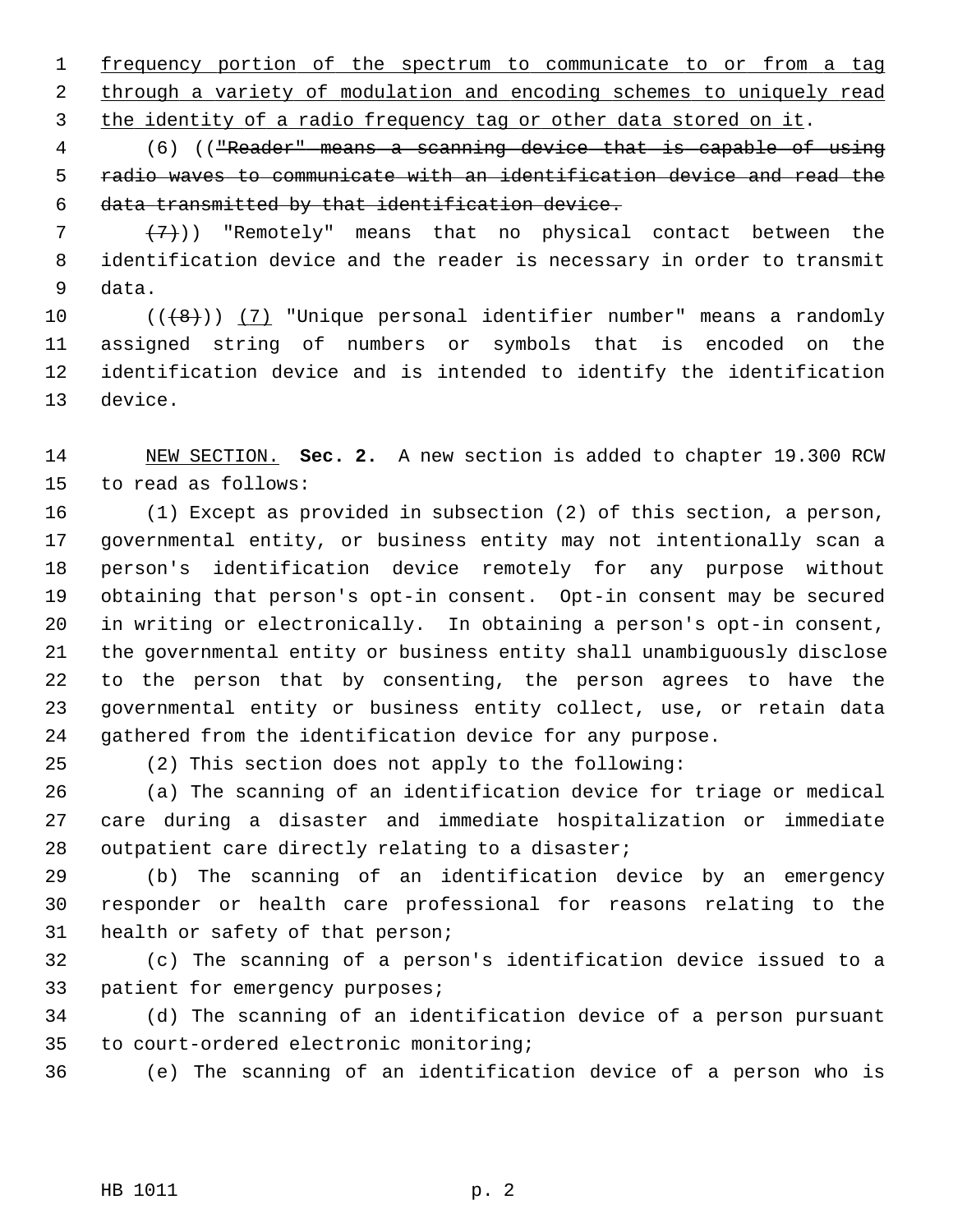1 incarcerated in a correctional institution, juvenile detention 2 facility, or mental health facility;

 3 (f) The scanning of an identification device by law enforcement or 4 government personnel who need to read a lost identification device when 5 the owner is unavailable for notice, knowledge, or consent, or those 6 parties specifically authorized by law enforcement or government 7 personnel for the limited purpose of reading a lost identification 8 device when the owner is unavailable for notice, knowledge, or consent;

 9 (g) The scanning of an identification device by law enforcement 10 personnel who need to read a person's identification device after an 11 accident in which the person is unavailable for notice, knowledge, or 12 consent;

13 (h) The scanning of an identification device by a person or entity 14 that in the course of operating its own identification device system 15 collects data from another identification device, provided that the 16 inadvertently received data comports with all of the following:

17 (i) The data is not disclosed to any other party;

18 (ii) The data is not used for any purpose; and

19 (iii) The data is not stored or is promptly destroyed;

20 (i) The scanning of a person's identification device in the course 21 of an act of good faith security research, experimentation, or 22 scientific inquiry including, but not limited to, activities useful in 23 identifying and analyzing security flaws and vulnerabilities; and

24 (j) The scanning of an identification device by law enforcement 25 personnel who need to scan a person's identification device pursuant to 26 a search warrant.

27 (3) The legislature finds that the practices covered by this 28 section are matters vitally affecting the public interest for the 29 purpose of applying the consumer protection act, chapter 19.86 RCW. A 30 violation of this chapter is not reasonable in relation to the 31 development and preservation of business and is an unfair or deceptive 32 act in trade or commerce and an unfair method of competition for the 33 purpose of applying the consumer protection act, chapter 19.86 RCW.

34 NEW SECTION. **Sec. 3.** A new section is added to chapter 19.300 RCW 35 to read as follows:

36 (1) A governmental entity or business entity may not collect, use, 37 or store data associated with a person for purposes other than